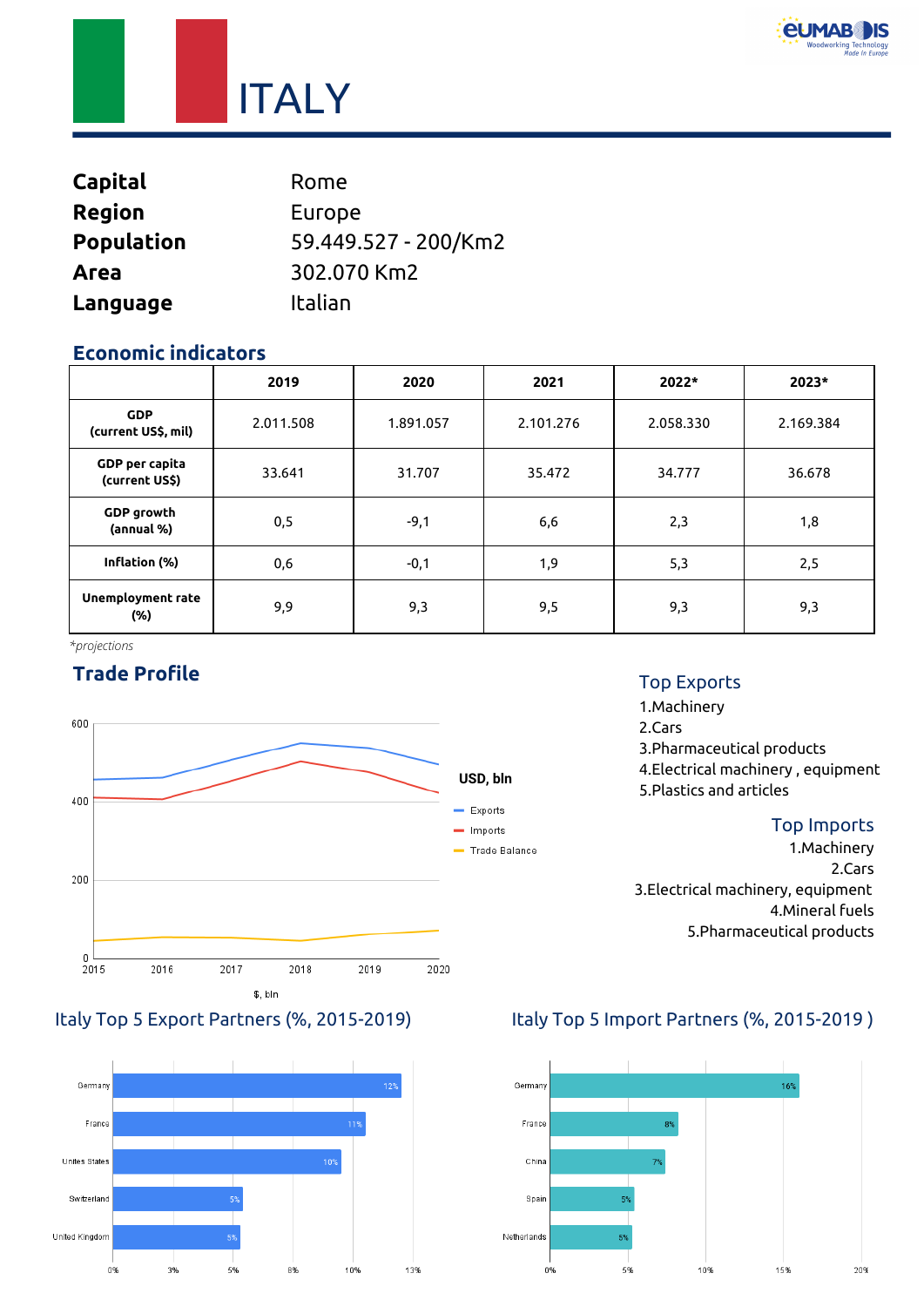# **The woodworking machinery sector**



#### Italy - Top five Export 2021

| 1.USA      | $+13,9%$ |
|------------|----------|
| 2. FRANCE  | +10,3%   |
| 3. POLAND  | +34%     |
| 4. GERMANY | $+11.2%$ |
| 5. UK      | +56,0%   |



- *Italy is among the top markets in the world for the consumption of advanced technology*
	- *Italy is among the leading exporters of woodworking machines*

#### Italy – Woodworking Machinery Consumption and Import ; 2015-2021 (EUR, mln)